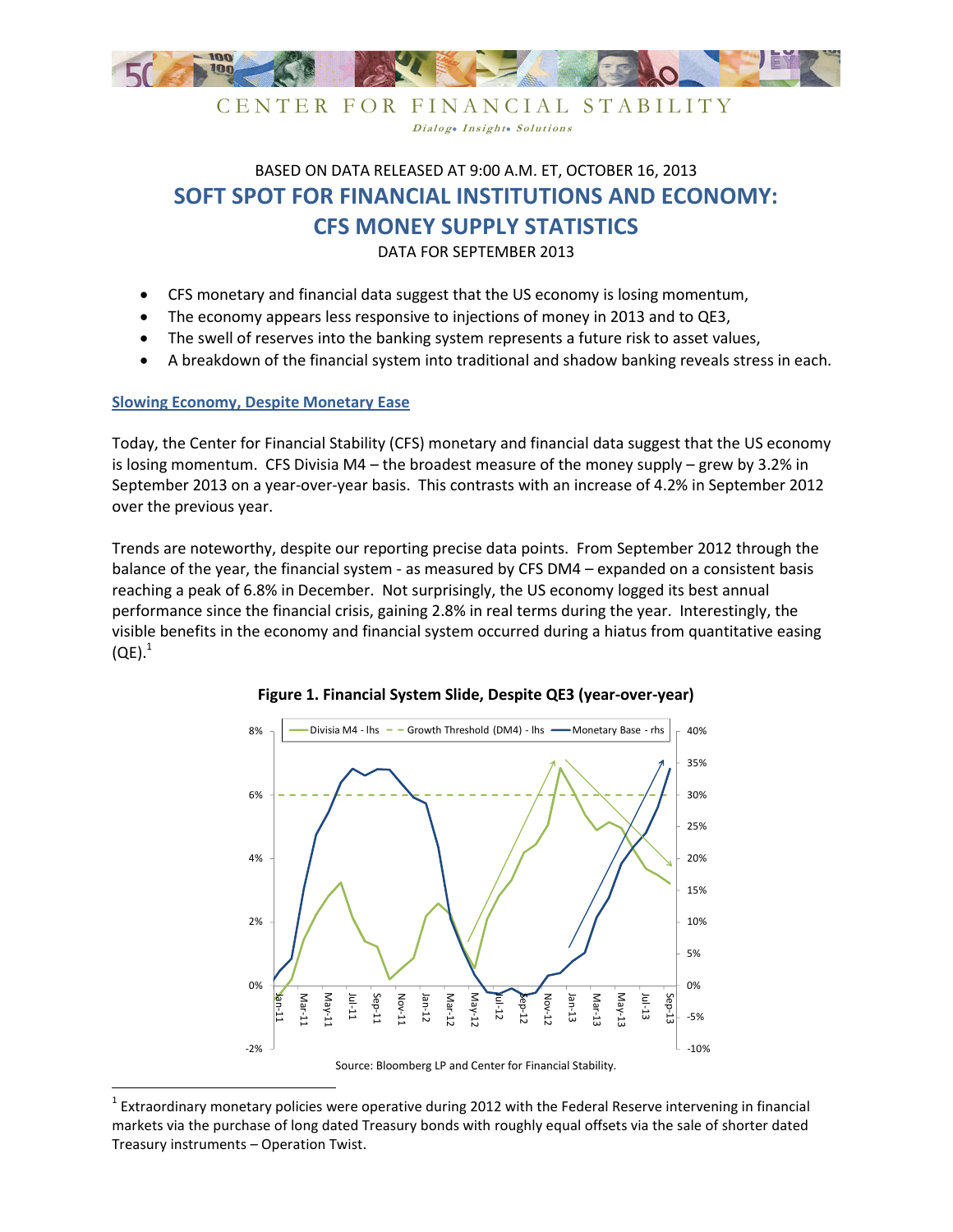

CENTER FOR FINANCIAL STABILITY Dialog. Insight. Solutions

At present, the financial system and economy appear increasingly less responsive to future injections of money in 2013 and to QE3. Growth in the financial system – as measured by DM4 – is sliding from a peak in December 2012 to a trough of 3.2% registered with the latest observation available for September 2013. At the same time, the monetary base is again on the ascent with an increase of less than 5% on a year-over-year basis escalating to 34% by September.

In addition to a slowing economy, concern is legitimate regarding future disturbances and distortions from the injection of reserves into the banking system over the last nine months.

## **Measuring Shadow and Traditional Financial Activities**

A breakdown of the financial system into traditional and shadow banking reveals stress in each. The CFS measure of the shadow banking system is down a stunning 40% in real terms from its peak in March 2008. Although pejorative sounding in title, the shadow banking system has contributed to the US economy since the early 1970s with institutional money market funds, commercial paper, and repurchase agreements providing fuel for growth. Sadly, the system provided a vehicle for excessive leverage and risk. Nonetheless, the present drop in real terms dwarfs prior recession induced slides. At the moment, the shadow banking system shows signs of stabilization, but no recovery.





The banking system – as measured by financial institutions excluding shadow banking activities – paints a somewhat brighter picture with a clear contribution to output in 2012. Yet, financial institution activities seem to have stabilized in 2013.